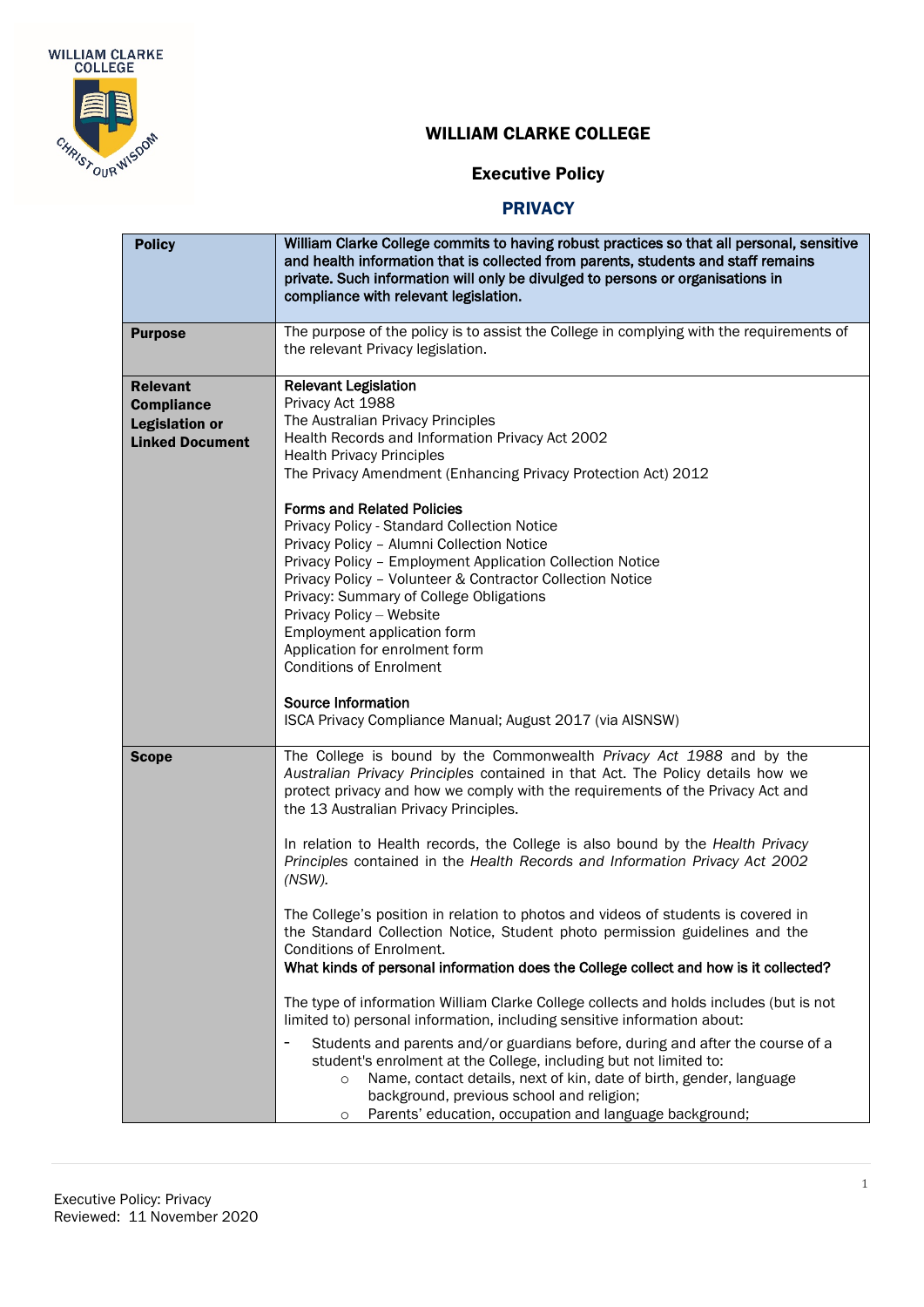

## Executive Policy

| Medical information, including details of disability, allergies, absence<br>$\circ$                                                                                                                                                                                                                                                                                                                                                                                                                                                                                                                                                                                                                                                                                                                                                                                                                  |
|------------------------------------------------------------------------------------------------------------------------------------------------------------------------------------------------------------------------------------------------------------------------------------------------------------------------------------------------------------------------------------------------------------------------------------------------------------------------------------------------------------------------------------------------------------------------------------------------------------------------------------------------------------------------------------------------------------------------------------------------------------------------------------------------------------------------------------------------------------------------------------------------------|
| notes, medical reports, names of doctors, health fund details and Medicare                                                                                                                                                                                                                                                                                                                                                                                                                                                                                                                                                                                                                                                                                                                                                                                                                           |
| number;<br>Conduct and complaint records, or behaviour notes and school reports;                                                                                                                                                                                                                                                                                                                                                                                                                                                                                                                                                                                                                                                                                                                                                                                                                     |
| $\circ$<br>Information about referrals to or from government welfare agencies;<br>$\circ$                                                                                                                                                                                                                                                                                                                                                                                                                                                                                                                                                                                                                                                                                                                                                                                                            |
| Counselling reports;<br>$\circ$                                                                                                                                                                                                                                                                                                                                                                                                                                                                                                                                                                                                                                                                                                                                                                                                                                                                      |
| In the case of applicants for financial scholarship or bursary, financial<br>$\circ$                                                                                                                                                                                                                                                                                                                                                                                                                                                                                                                                                                                                                                                                                                                                                                                                                 |
| information of the parents or guardians including information about the                                                                                                                                                                                                                                                                                                                                                                                                                                                                                                                                                                                                                                                                                                                                                                                                                              |
| current employment, health and family circumstances;                                                                                                                                                                                                                                                                                                                                                                                                                                                                                                                                                                                                                                                                                                                                                                                                                                                 |
| Any court orders;<br>$\circ$                                                                                                                                                                                                                                                                                                                                                                                                                                                                                                                                                                                                                                                                                                                                                                                                                                                                         |
| Volunteering information; and<br>$\circ$                                                                                                                                                                                                                                                                                                                                                                                                                                                                                                                                                                                                                                                                                                                                                                                                                                                             |
| Photos and videos at College events.<br>$\circ$                                                                                                                                                                                                                                                                                                                                                                                                                                                                                                                                                                                                                                                                                                                                                                                                                                                      |
| job applicants, staff members, volunteers and contractors:                                                                                                                                                                                                                                                                                                                                                                                                                                                                                                                                                                                                                                                                                                                                                                                                                                           |
| Name, contact details, next of kin, date of birth and religion;<br>$\circ$                                                                                                                                                                                                                                                                                                                                                                                                                                                                                                                                                                                                                                                                                                                                                                                                                           |
| Information on job applications, including interests, qualifications and<br>$\circ$                                                                                                                                                                                                                                                                                                                                                                                                                                                                                                                                                                                                                                                                                                                                                                                                                  |
| experience and previous employment;                                                                                                                                                                                                                                                                                                                                                                                                                                                                                                                                                                                                                                                                                                                                                                                                                                                                  |
| Professional development history;<br>$\circ$                                                                                                                                                                                                                                                                                                                                                                                                                                                                                                                                                                                                                                                                                                                                                                                                                                                         |
| Working With Children Check;<br>$\circ$                                                                                                                                                                                                                                                                                                                                                                                                                                                                                                                                                                                                                                                                                                                                                                                                                                                              |
| Salary and payment information, including superannuation and taxation<br>$\circ$<br>details;                                                                                                                                                                                                                                                                                                                                                                                                                                                                                                                                                                                                                                                                                                                                                                                                         |
| Medical information, including disability, allergies, medical certificates,<br>$\circ$                                                                                                                                                                                                                                                                                                                                                                                                                                                                                                                                                                                                                                                                                                                                                                                                               |
| medication, name of doctors;                                                                                                                                                                                                                                                                                                                                                                                                                                                                                                                                                                                                                                                                                                                                                                                                                                                                         |
| Complaint records and investigation reports;<br>$\circ$                                                                                                                                                                                                                                                                                                                                                                                                                                                                                                                                                                                                                                                                                                                                                                                                                                              |
| Leave details;<br>$\circ$                                                                                                                                                                                                                                                                                                                                                                                                                                                                                                                                                                                                                                                                                                                                                                                                                                                                            |
|                                                                                                                                                                                                                                                                                                                                                                                                                                                                                                                                                                                                                                                                                                                                                                                                                                                                                                      |
|                                                                                                                                                                                                                                                                                                                                                                                                                                                                                                                                                                                                                                                                                                                                                                                                                                                                                                      |
| $\circ$                                                                                                                                                                                                                                                                                                                                                                                                                                                                                                                                                                                                                                                                                                                                                                                                                                                                                              |
| internet browsing history (when using College internet services).                                                                                                                                                                                                                                                                                                                                                                                                                                                                                                                                                                                                                                                                                                                                                                                                                                    |
|                                                                                                                                                                                                                                                                                                                                                                                                                                                                                                                                                                                                                                                                                                                                                                                                                                                                                                      |
|                                                                                                                                                                                                                                                                                                                                                                                                                                                                                                                                                                                                                                                                                                                                                                                                                                                                                                      |
|                                                                                                                                                                                                                                                                                                                                                                                                                                                                                                                                                                                                                                                                                                                                                                                                                                                                                                      |
| $\circ$                                                                                                                                                                                                                                                                                                                                                                                                                                                                                                                                                                                                                                                                                                                                                                                                                                                                                              |
| information.                                                                                                                                                                                                                                                                                                                                                                                                                                                                                                                                                                                                                                                                                                                                                                                                                                                                                         |
|                                                                                                                                                                                                                                                                                                                                                                                                                                                                                                                                                                                                                                                                                                                                                                                                                                                                                                      |
| An act done, or practice engaged in, by the College that is or was an employer of an                                                                                                                                                                                                                                                                                                                                                                                                                                                                                                                                                                                                                                                                                                                                                                                                                 |
| individual is exempt from the scope of the Privacy Act if the act or practice is directly                                                                                                                                                                                                                                                                                                                                                                                                                                                                                                                                                                                                                                                                                                                                                                                                            |
| related to:                                                                                                                                                                                                                                                                                                                                                                                                                                                                                                                                                                                                                                                                                                                                                                                                                                                                                          |
| A current or former employment relationship between the employer and the                                                                                                                                                                                                                                                                                                                                                                                                                                                                                                                                                                                                                                                                                                                                                                                                                             |
| An employee record held by the organisation relating to the individual.                                                                                                                                                                                                                                                                                                                                                                                                                                                                                                                                                                                                                                                                                                                                                                                                                              |
|                                                                                                                                                                                                                                                                                                                                                                                                                                                                                                                                                                                                                                                                                                                                                                                                                                                                                                      |
|                                                                                                                                                                                                                                                                                                                                                                                                                                                                                                                                                                                                                                                                                                                                                                                                                                                                                                      |
|                                                                                                                                                                                                                                                                                                                                                                                                                                                                                                                                                                                                                                                                                                                                                                                                                                                                                                      |
|                                                                                                                                                                                                                                                                                                                                                                                                                                                                                                                                                                                                                                                                                                                                                                                                                                                                                                      |
| Photos and videos at College events;<br>$\circ$<br>Workplace surveillance information, including data on security and access<br>$\circ$<br>systems; and<br>Work emails and private emails (when using the work email address) and<br>other people who come into contact with the College:<br>name and contact details and any other information necessary for the<br>$\circ$<br>particular contact with the School;<br>Where applicable Working With Children Certificates and relevant<br>Exception in relation to employee records:<br>individual; and<br>An 'employee record' is defined broadly to be a record of personal information relating<br>to the employment of an employee. Examples of this type of information include the<br>terms and conditions of employment, personal contact details, performance and<br>conduct, disciplining, salary, termination and trade union membership. |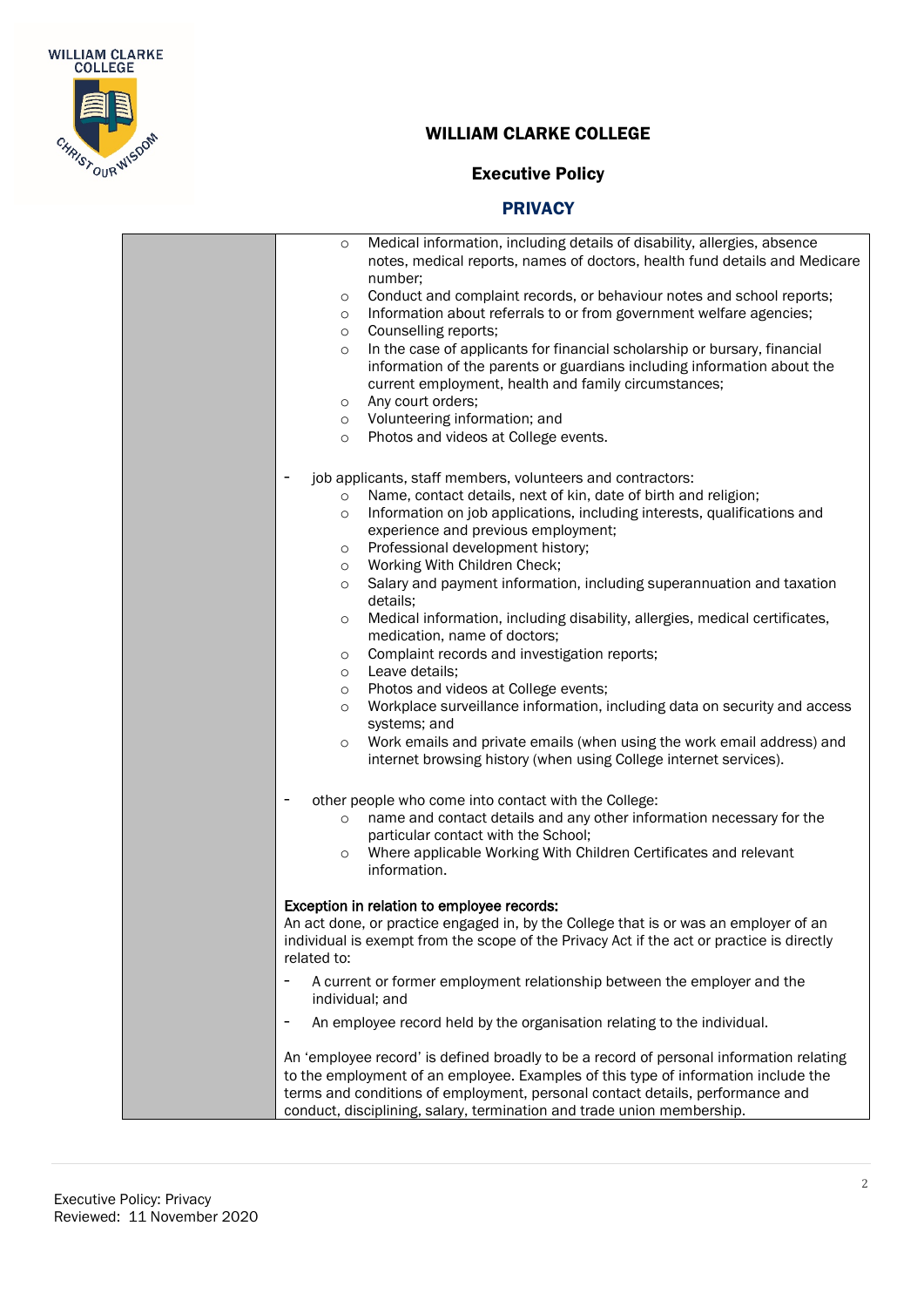

## Executive Policy

| <b>Definitions</b>                                                                                                                                                                                                                                                                                                                                                                                                                                                                                                                                                                                                                                                                                                                                                                                                                                                                                                                                                                                                                                                                                                                                                                                                                                                                                  | Collects: the acquisition of personal information for inclusion in a record or generally<br>available publication.                                                                                                                                                                                                                                                             |  |
|-----------------------------------------------------------------------------------------------------------------------------------------------------------------------------------------------------------------------------------------------------------------------------------------------------------------------------------------------------------------------------------------------------------------------------------------------------------------------------------------------------------------------------------------------------------------------------------------------------------------------------------------------------------------------------------------------------------------------------------------------------------------------------------------------------------------------------------------------------------------------------------------------------------------------------------------------------------------------------------------------------------------------------------------------------------------------------------------------------------------------------------------------------------------------------------------------------------------------------------------------------------------------------------------------------|--------------------------------------------------------------------------------------------------------------------------------------------------------------------------------------------------------------------------------------------------------------------------------------------------------------------------------------------------------------------------------|--|
| <b>Consent:</b> means express consent of implied consent.<br>Employee record: a record of personal information relating to the employment of the<br>employee.<br>Generally available publication: a magazine, book, article, newspaper or other<br>publication that is, or will be, generally available to members of the public whether or<br>not it is published in print, electronically or in any other form and whether or not it is<br>available on the payment of a fee.<br>Health information: information or opinion about the health or a disability of an<br>individual or an individual's expressed wishes about the future provision of health<br>services to him or her or a health service provided to an individual that is also personal<br>information.<br>Personal information: information or an opinion (including information or an opinion<br>forming part of a database and whether or not recorded in a material form) about an<br>individual whose identity is apparent or can reasonably be ascertained from the<br>information or opinion.<br>Record: includes a document or an electronic record but does not include a generally<br>available publication or anything kept in a library, art gallery or museum for the<br>purposes of reference, study or exhibition. |                                                                                                                                                                                                                                                                                                                                                                                |  |
|                                                                                                                                                                                                                                                                                                                                                                                                                                                                                                                                                                                                                                                                                                                                                                                                                                                                                                                                                                                                                                                                                                                                                                                                                                                                                                     | Sensitive information: information or an opinion about an individual's:                                                                                                                                                                                                                                                                                                        |  |
|                                                                                                                                                                                                                                                                                                                                                                                                                                                                                                                                                                                                                                                                                                                                                                                                                                                                                                                                                                                                                                                                                                                                                                                                                                                                                                     | racial or ethnic origin;                                                                                                                                                                                                                                                                                                                                                       |  |
|                                                                                                                                                                                                                                                                                                                                                                                                                                                                                                                                                                                                                                                                                                                                                                                                                                                                                                                                                                                                                                                                                                                                                                                                                                                                                                     | political opinions;<br>$\overline{\phantom{a}}$                                                                                                                                                                                                                                                                                                                                |  |
|                                                                                                                                                                                                                                                                                                                                                                                                                                                                                                                                                                                                                                                                                                                                                                                                                                                                                                                                                                                                                                                                                                                                                                                                                                                                                                     | membership of organisations;<br>$\overline{\phantom{a}}$                                                                                                                                                                                                                                                                                                                       |  |
|                                                                                                                                                                                                                                                                                                                                                                                                                                                                                                                                                                                                                                                                                                                                                                                                                                                                                                                                                                                                                                                                                                                                                                                                                                                                                                     | religious beliefs or affiliations;                                                                                                                                                                                                                                                                                                                                             |  |
|                                                                                                                                                                                                                                                                                                                                                                                                                                                                                                                                                                                                                                                                                                                                                                                                                                                                                                                                                                                                                                                                                                                                                                                                                                                                                                     | philosophical beliefs;                                                                                                                                                                                                                                                                                                                                                         |  |
|                                                                                                                                                                                                                                                                                                                                                                                                                                                                                                                                                                                                                                                                                                                                                                                                                                                                                                                                                                                                                                                                                                                                                                                                                                                                                                     | sexual orientation or practices;                                                                                                                                                                                                                                                                                                                                               |  |
|                                                                                                                                                                                                                                                                                                                                                                                                                                                                                                                                                                                                                                                                                                                                                                                                                                                                                                                                                                                                                                                                                                                                                                                                                                                                                                     | criminal record<br>$\overline{\phantom{a}}$                                                                                                                                                                                                                                                                                                                                    |  |
|                                                                                                                                                                                                                                                                                                                                                                                                                                                                                                                                                                                                                                                                                                                                                                                                                                                                                                                                                                                                                                                                                                                                                                                                                                                                                                     | health or biometric information.                                                                                                                                                                                                                                                                                                                                               |  |
|                                                                                                                                                                                                                                                                                                                                                                                                                                                                                                                                                                                                                                                                                                                                                                                                                                                                                                                                                                                                                                                                                                                                                                                                                                                                                                     |                                                                                                                                                                                                                                                                                                                                                                                |  |
| <b>Procedures</b>                                                                                                                                                                                                                                                                                                                                                                                                                                                                                                                                                                                                                                                                                                                                                                                                                                                                                                                                                                                                                                                                                                                                                                                                                                                                                   | <b>COLLECTION OF PERSONAL INFORMATION:</b><br>Personal information provided by students and parents: The College will generally<br>collect personal information about an individual in both written and electronic format,<br>that are completed by parents and students, obtained during face-to-face meetings and<br>interviews, or received via emails and telephone calls. |  |
|                                                                                                                                                                                                                                                                                                                                                                                                                                                                                                                                                                                                                                                                                                                                                                                                                                                                                                                                                                                                                                                                                                                                                                                                                                                                                                     | Personal information provided by job applicants, staff and contractors: The College will<br>generally collect personal information by way of, but not limited to, job application<br>forms, resumes, contract documents for the appointment of staff, payroll records,<br>human resource records and medical records both at the time of appointment and post<br>appointment.  |  |
|                                                                                                                                                                                                                                                                                                                                                                                                                                                                                                                                                                                                                                                                                                                                                                                                                                                                                                                                                                                                                                                                                                                                                                                                                                                                                                     | Personal information provided by other people: The College may be provided with<br>personal information about an individual from a third party, such as, but not limited to,a<br>medical practitioner or a reference from another school.                                                                                                                                      |  |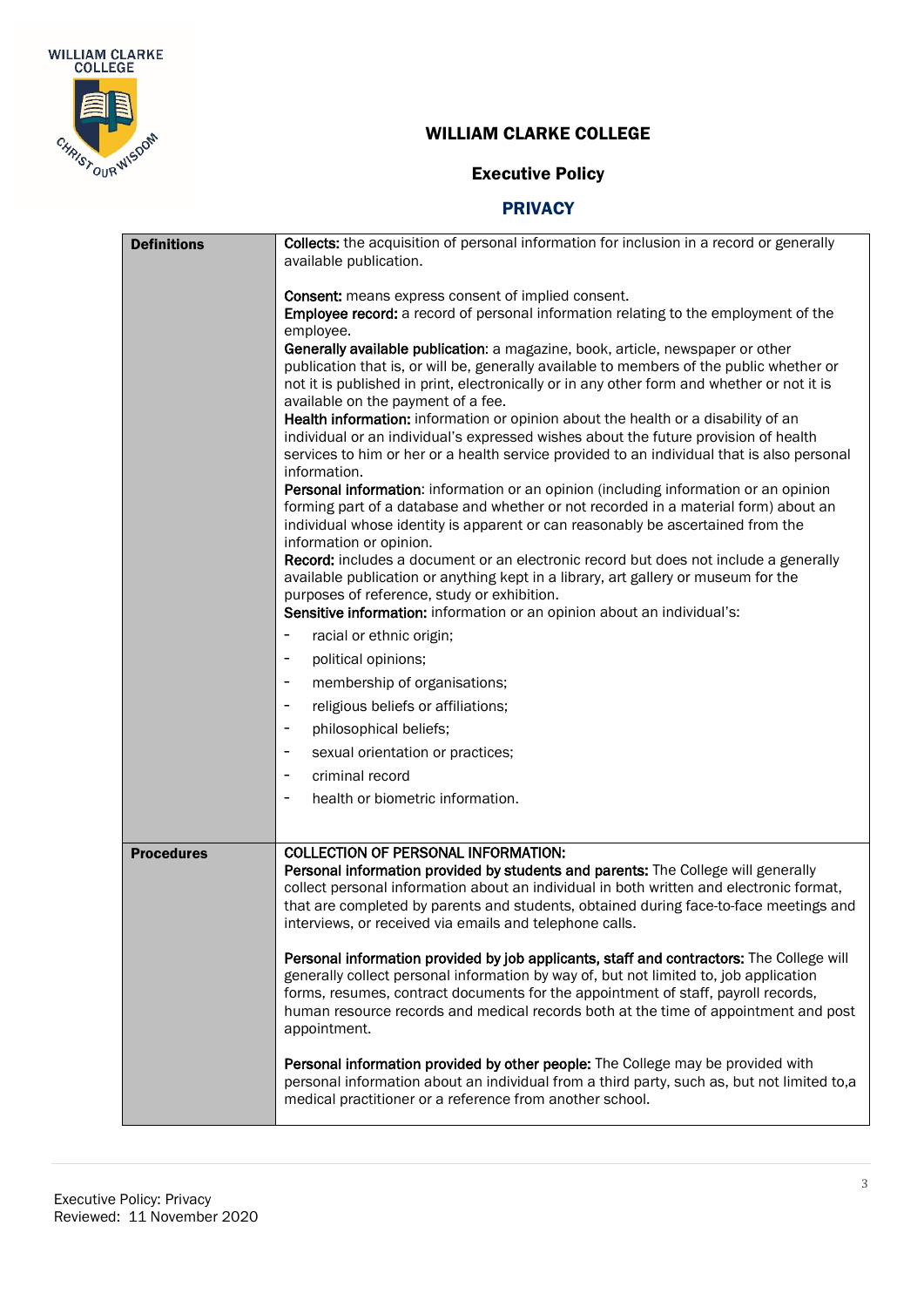

## Executive Policy

|    | USE OF PERSONAL INFORMATION PROVIDED:                                                                                                                                                                                                                                                                                                                                                                                                                                                                                                                                               |
|----|-------------------------------------------------------------------------------------------------------------------------------------------------------------------------------------------------------------------------------------------------------------------------------------------------------------------------------------------------------------------------------------------------------------------------------------------------------------------------------------------------------------------------------------------------------------------------------------|
|    | How will the College use personal information?                                                                                                                                                                                                                                                                                                                                                                                                                                                                                                                                      |
|    | William Clarke College will use personal information it collects for the primary purpose                                                                                                                                                                                                                                                                                                                                                                                                                                                                                            |
|    | of the collection, and for such other secondary purposes that are related to the primary                                                                                                                                                                                                                                                                                                                                                                                                                                                                                            |
|    | purpose of collection and reasonably expected, or to which purposes the provider has                                                                                                                                                                                                                                                                                                                                                                                                                                                                                                |
|    | consented.                                                                                                                                                                                                                                                                                                                                                                                                                                                                                                                                                                          |
|    | Students and Parents: In relation to the personal information of students and parents,<br>the College's primary purpose of collection is to enable the College to provide schooling<br>to the students enrolled at the College, exercise its duty of care, and perform necessary<br>associated administrative activities, which will enable students to take part in all the<br>activities of the College. This includes satisfying the needs of parents, the needs of the<br>student and the needs of the College throughout the period the student is enrolled at<br>the College. |
|    | The purposes for which William Clarke College uses personal information of students<br>and parents include:                                                                                                                                                                                                                                                                                                                                                                                                                                                                         |
| b. | a. to keep parents informed about matters related to their child's schooling, through<br>correspondence, newsletters and magazines in both written and electronic forms;<br>day-to-day administration of the College;                                                                                                                                                                                                                                                                                                                                                               |
| c. | looking after students' educational, social and medical wellbeing;                                                                                                                                                                                                                                                                                                                                                                                                                                                                                                                  |
| d. | seeking donations and marketing for the College; and                                                                                                                                                                                                                                                                                                                                                                                                                                                                                                                                |
| е. | to satisfy legal obligations and allow the College to discharge its duty of care.                                                                                                                                                                                                                                                                                                                                                                                                                                                                                                   |
|    | In some cases where the College requests personal information about a student or<br>parent, if the information requested is not obtained, the College may not be able to<br>permit the student to take part in a particular activity.                                                                                                                                                                                                                                                                                                                                               |
|    | Job applicants, staff members and contractors: In relation to personal information of<br>job applicants, staff members and contractors, William Clarke College's primary purpose<br>of collection is to assess and (if successful) to engage the applicant, staff member or<br>contractor, as the case may be.                                                                                                                                                                                                                                                                      |
|    | The purposes for which the College uses personal information of job applicants, staff<br>members and contractors include                                                                                                                                                                                                                                                                                                                                                                                                                                                            |
|    | a. administering the individual's employment or contract, as the case may be;<br>b. for insurance purposes;                                                                                                                                                                                                                                                                                                                                                                                                                                                                         |
| c. | seeking donations and marketing opportunities for the College; and                                                                                                                                                                                                                                                                                                                                                                                                                                                                                                                  |
|    | d. to satisfy legal obligations, for example, in relation to child protection legislation or<br>NESA accreditation.                                                                                                                                                                                                                                                                                                                                                                                                                                                                 |
|    | Volunteers: William Clarke College also obtains personal information about volunteers                                                                                                                                                                                                                                                                                                                                                                                                                                                                                               |
|    | who assist in its functions or conduct associated activities, such as Reading and                                                                                                                                                                                                                                                                                                                                                                                                                                                                                                   |
|    | Mathematics groups, events or camps, to enable the College and the volunteers to work<br>together and to protect the safety of the College community.                                                                                                                                                                                                                                                                                                                                                                                                                               |
|    | Marketing and Fundraising: William Clarke College treats marketing and seeking<br>donations for the future growth and development of the College as an important part of<br>ensuring that it continues to provide a quality learning environment in which both<br>students and staff thrive. Personal information held by William Clarke College may be<br>disclosed to an organisation that assists the College in fundraising, for example, the                                                                                                                                   |
|    |                                                                                                                                                                                                                                                                                                                                                                                                                                                                                                                                                                                     |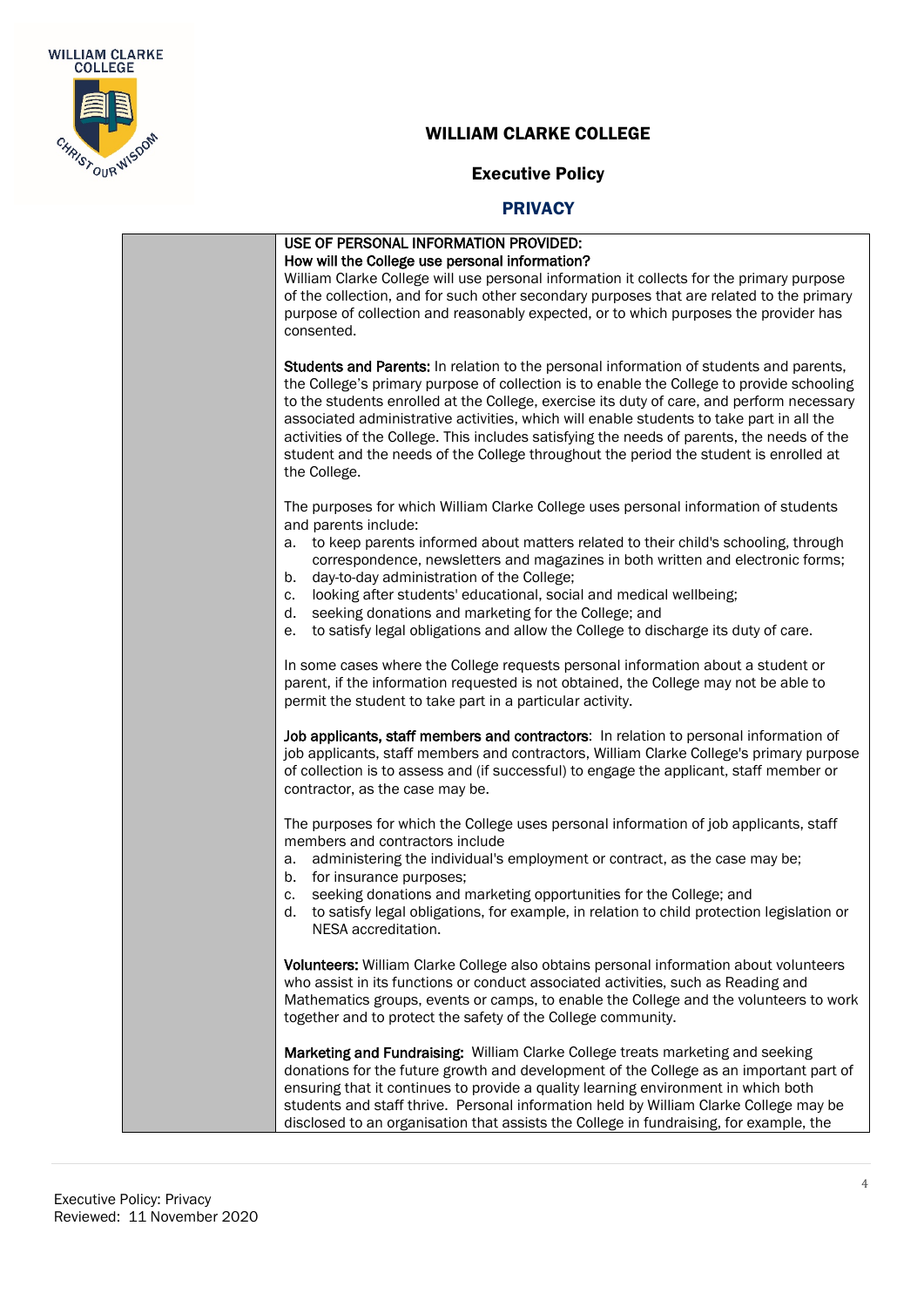

# Executive Policy

|  | College's Foundation or Alumni association.                                                                                                                                                                                                                                                                                                                                                                                                                                                                        |
|--|--------------------------------------------------------------------------------------------------------------------------------------------------------------------------------------------------------------------------------------------------------------------------------------------------------------------------------------------------------------------------------------------------------------------------------------------------------------------------------------------------------------------|
|  | Parents, staff, contractors and other members of the wider College community may from<br>time to time receive fundraising information. College publications, such as College<br>magazines, which include personal information, may be used for marketing purposes.                                                                                                                                                                                                                                                 |
|  | Google Analytics & 3rd Party Advertising Privacy Statement<br>The College website uses Google Analytics to help analyse how users interact with the<br>site.                                                                                                                                                                                                                                                                                                                                                       |
|  | The tool uses "cookies," which are text files placed on your computer, to collect<br>standard Internet log information and visitor behaviour information in an anonymous<br>form.                                                                                                                                                                                                                                                                                                                                  |
|  | The information generated by the cookie about your use of the website (including your<br>IP address) is transmitted to Google. This information is then used to evaluate visitors'<br>use of this website and to compile statistical reports on website activity.                                                                                                                                                                                                                                                  |
|  | We will never and will not give permission to any third party, use the statistical analytics<br>tool to track or to collect any Personally Identifiable Information of visitors to our site.<br>According to Google, they will not associate your IP address with any other data held by<br>Google. We will not link an IP address with the identity of a computer user.                                                                                                                                           |
|  | You may refuse the use of cookies by selecting the appropriate settings on your<br>browser, however, please note that if you do this you may not be able to use the full<br>functionality of this website.                                                                                                                                                                                                                                                                                                         |
|  | By using the College website, you consent to the processing of data about you by Google<br>in the manner and for the purposes set out above.<br>https://policies.google.com/technologies/partner-sites<br>We also use 3rd party advertising partners Facebook, Instagram & Twitter.<br>https://www.facebook.com/privacy/explanation These partners use cookies to<br>personalise and refine targeting for advertising purposes. We do not share any<br>personally identifiable data with these 3rd party partners. |
|  | DISCLOSURE OF PERSONAL INFORMATION:<br>Who might William Clarke College disclose personal information to?                                                                                                                                                                                                                                                                                                                                                                                                          |
|  | William Clarke College may disclose personal information, including sensitive<br>information, held about an individual to:<br>another College, school or educational institution and teachers at these                                                                                                                                                                                                                                                                                                             |
|  | а.<br>organisations as permitted by legislation;<br>government departments, (including for policy and funding purposes);<br>b.<br>medical practitioners;<br>c.                                                                                                                                                                                                                                                                                                                                                     |
|  | people providing educational, support and health services to the College,<br>d.<br>including specialist visiting teachers and sports coaches;<br>provider of learning and assessment tools;<br>е.                                                                                                                                                                                                                                                                                                                  |
|  | f.<br>assessment and educational authorities, including the Australian Curriculum<br>Assessment and Reporting Authority (ACARA), NAPLAN Test Administration<br>Authority and the NSW Education Standards Authority (NESA);                                                                                                                                                                                                                                                                                         |
|  | people providing administrative and financial services to the College;<br>g.                                                                                                                                                                                                                                                                                                                                                                                                                                       |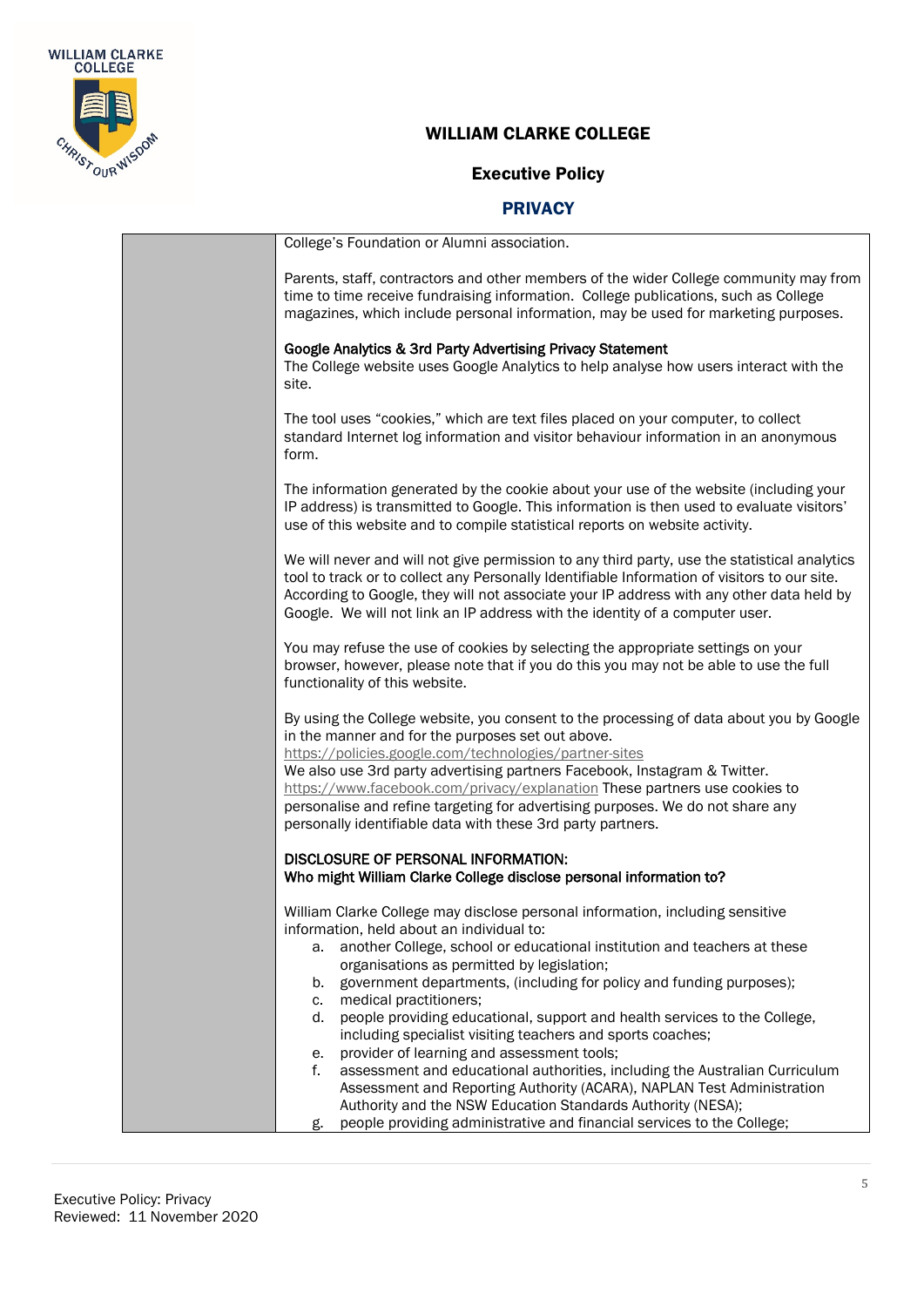

Е

## WILLIAM CLARKE COLLEGE

## Executive Policy

| recipients of College publications, such as newsletters and magazines;<br>h.<br>parents or guardians;<br>i.<br>anyone a parent, student or staff member authorises the College to disclose<br>j.<br>information to; and<br>Anyone to whom we are required or authorised to disclose the information to by<br>k.<br>law, including child protection laws.                                                                                                                                                                |
|-------------------------------------------------------------------------------------------------------------------------------------------------------------------------------------------------------------------------------------------------------------------------------------------------------------------------------------------------------------------------------------------------------------------------------------------------------------------------------------------------------------------------|
| Sending information overseas: William Clarke College may disclose personal information<br>about an individual to overseas recipients, for instance, to facilitate a school exchange<br>or for the purpose of obtaining visas for overseas students. However, William Clarke<br>College will not send personal information about an individual outside Australia without:                                                                                                                                                |
| obtaining the consent of the individual (in some cases this consent will be<br>implied);                                                                                                                                                                                                                                                                                                                                                                                                                                |
| otherwise complying with the Australian Privacy Principles or other applicable<br>۰<br>privacy legislation.                                                                                                                                                                                                                                                                                                                                                                                                             |
| The College may use online or "cloud" service providers to store personal information<br>and to provide services to the College that involve the use of personal information, such<br>as services relating to email, instant messaging and education and assessment<br>applications, or to authenticate users that access services.                                                                                                                                                                                     |
| The College uses [centralised] information management and storage systems provided<br>by third party service providers. Personal information is stored with and accessible by<br>the third-party service providers for the purpose of providing services to the College in<br>connection with the Systems.                                                                                                                                                                                                              |
| TREATMENT OF PERSONAL INFORMATION:<br>How does William Clarke College treat sensitive information?                                                                                                                                                                                                                                                                                                                                                                                                                      |
| Sensitive information will be used and disclosed only for the purpose for which it was<br>provided or a directly related secondary purpose, unless agreed otherwise, or the use or<br>disclosure of the sensitive information is allowed by law.                                                                                                                                                                                                                                                                        |
| Management and security of personal information.<br>William Clarke College's staff are required to respect the confidentiality of students' and<br>Parents' personal information and the privacy of individuals.                                                                                                                                                                                                                                                                                                        |
| The College has in place steps to protect the personal information it holds from misuse,<br>interference and loss, unauthorised access, modification or disclosure by use of various<br>methods including locked storage of paper records and pass worded access rights to<br>computerised records.                                                                                                                                                                                                                     |
| Access and correction of personal information.<br>Under the Commonwealth Privacy Act and the Health Records Act, an individual has the<br>right to seek and obtain access to any personal information which the College holds<br>about them and to advise the College of any perceived inaccuracy. Students will<br>generally be able to access and update their personal information through their parents,<br>but students with demonstrated maturity and understanding may seek access and<br>correction themselves. |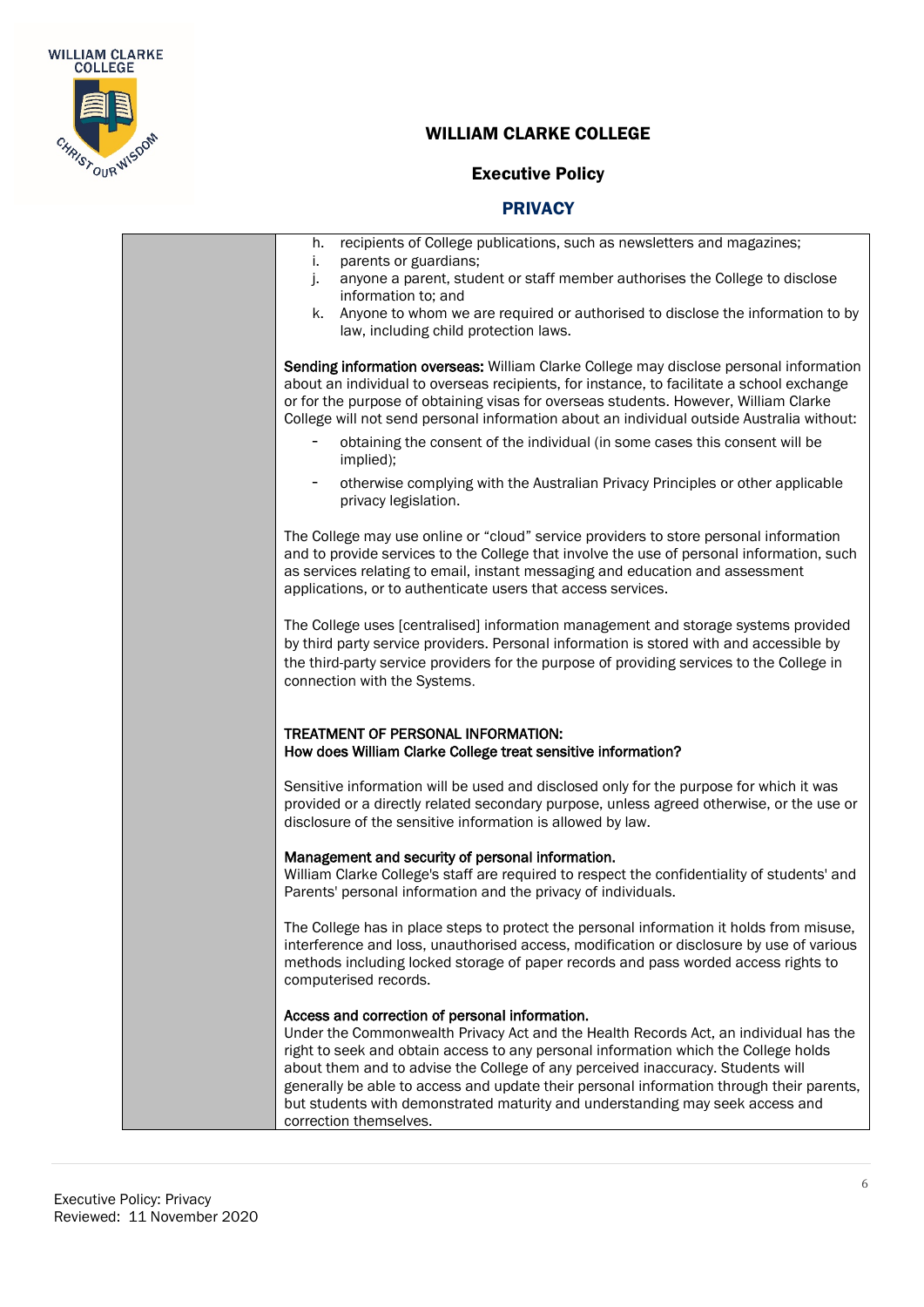

# Executive Policy

|                                                    | There are some exceptions to these rights set out in the applicable legislation.                                                                                                                                                                                                                                                                                                                                                                                                                                                                                                                                                        |                                                                                                                                                                                                                                                                |  |
|----------------------------------------------------|-----------------------------------------------------------------------------------------------------------------------------------------------------------------------------------------------------------------------------------------------------------------------------------------------------------------------------------------------------------------------------------------------------------------------------------------------------------------------------------------------------------------------------------------------------------------------------------------------------------------------------------------|----------------------------------------------------------------------------------------------------------------------------------------------------------------------------------------------------------------------------------------------------------------|--|
|                                                    | To make a request to access or to update any personal information the College holds<br>about a parent or their child, please contact the Headmaster by telephone or in writing.<br>The College may require individuals to verify their identity and specify the information<br>required. The College may charge a fee to cover the cost of verifying applications and<br>locating, retrieving and copying any material requested. If the information sought is<br>extensive, the College will advise the likely cost in advance. If access to that information<br>cannot be provided, the College will give appropriate written notice. |                                                                                                                                                                                                                                                                |  |
|                                                    | Consent and rights of access to the personal information of students.<br>William Clarke College respects every parent's right to make decisions concerning their<br>child's education.                                                                                                                                                                                                                                                                                                                                                                                                                                                  |                                                                                                                                                                                                                                                                |  |
|                                                    | Generally, William Clarke College will refer any requests for consent and notices in<br>relation to the personal information of a student to the student's parents. The College<br>will treat consent given by parents as consent given on behalf of the student and notice<br>to parents will act as notice given to the student.                                                                                                                                                                                                                                                                                                      |                                                                                                                                                                                                                                                                |  |
|                                                    | Parents may seek access to personal information held by William Clarke College about<br>them or their child by contacting the Headmaster. However, there will be occasions<br>when access is denied. Such occasions would include where release of the information<br>would have an unreasonable impact on the privacy of others, or where the release may<br>result in a breach of the College's duty of care to the student.                                                                                                                                                                                                          |                                                                                                                                                                                                                                                                |  |
|                                                    | William Clarke College may, at its discretion, on the request of a student, grant that<br>student access to information held about them or allow a student to give or withhold<br>consent to the use of their personal information, independently of their parents. This<br>would normally be done only when the maturity of the student and/or the student's<br>personal circumstances so warrant.                                                                                                                                                                                                                                     |                                                                                                                                                                                                                                                                |  |
|                                                    | Enquiries and complaints.<br>If a parent, student or staff member would like further information about the way the<br>College manages the personal information it holds then they should contact the<br>Headmaster.                                                                                                                                                                                                                                                                                                                                                                                                                     |                                                                                                                                                                                                                                                                |  |
|                                                    | If a person wishes to make a complaint about the way the College handles personal<br>information, then that person should refer to the College's Complaints Handling process<br>via the Connect portal or the College website.                                                                                                                                                                                                                                                                                                                                                                                                          |                                                                                                                                                                                                                                                                |  |
| <b>Delegation &amp;</b><br><b>Responsibilities</b> | Responsibilities:<br>As per procedures                                                                                                                                                                                                                                                                                                                                                                                                                                                                                                                                                                                                  |                                                                                                                                                                                                                                                                |  |
|                                                    | Period of Delegation                                                                                                                                                                                                                                                                                                                                                                                                                                                                                                                                                                                                                    | Indefinite                                                                                                                                                                                                                                                     |  |
|                                                    | Accountability                                                                                                                                                                                                                                                                                                                                                                                                                                                                                                                                                                                                                          | As listed above                                                                                                                                                                                                                                                |  |
|                                                    | Review                                                                                                                                                                                                                                                                                                                                                                                                                                                                                                                                                                                                                                  | The College may, from time to time, review and update<br>this Privacy Policy to take account of new laws and<br>technology, changes in the College operations and<br>practices and to make sure it remains appropriate to<br>the changing College environment. |  |
|                                                    |                                                                                                                                                                                                                                                                                                                                                                                                                                                                                                                                                                                                                                         |                                                                                                                                                                                                                                                                |  |